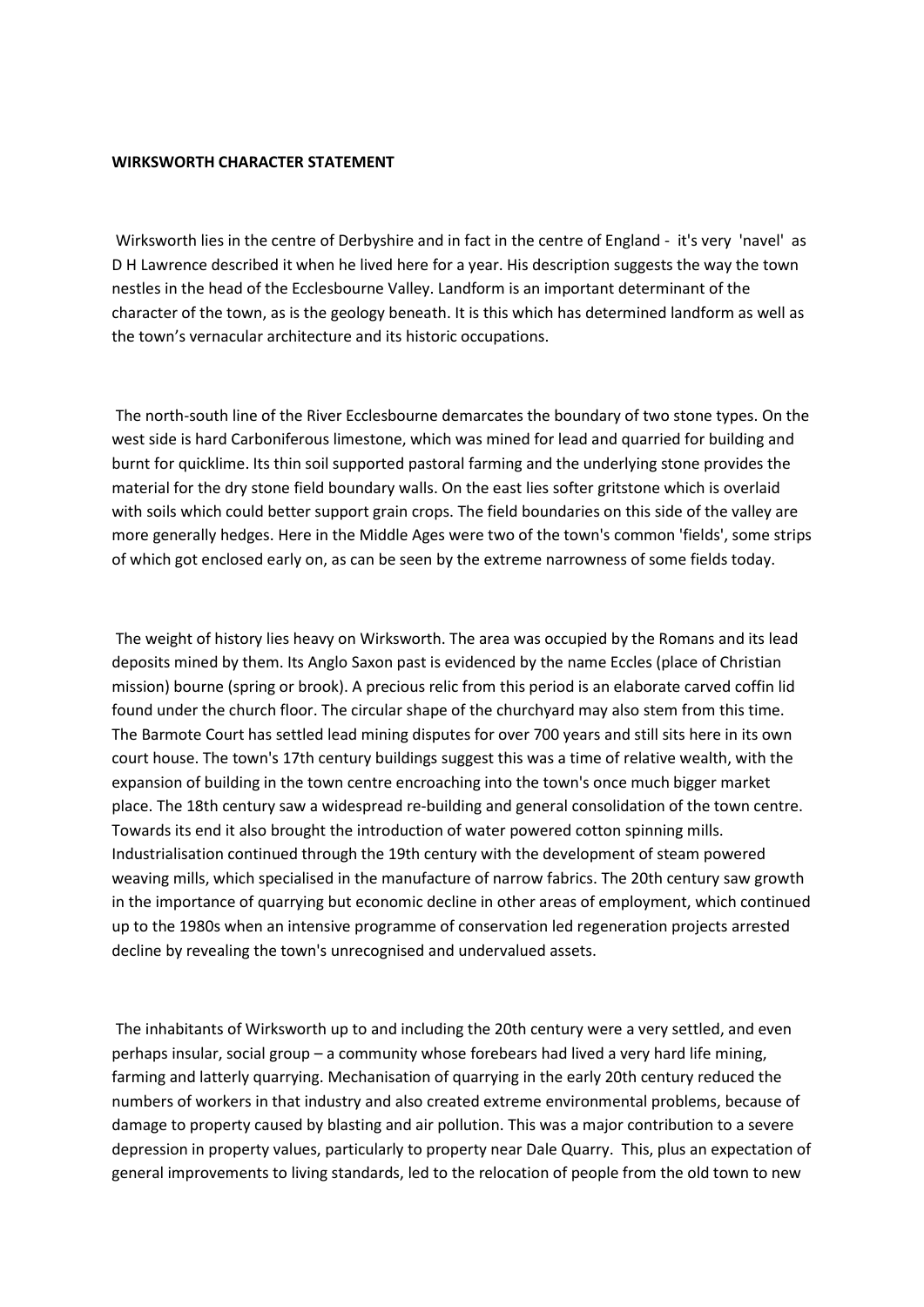houses built along new roads laid out to the south of the town, where the Ecclesbourne Valley opens out to more level ground.

Discovery of the charms of the old town by people attracted to its special character began in the 1960s and was accelerated by the regeneration project of the 1980s. Relatively low property prices were an incentive to outsiders buying property in the old town. The development of a new housing estate on the south west edge of the town also attracted an influx of newcomers. The majority of these new residents commuted out of town to employment in Matlock, Derby and further afield. The more established residents also looked more and more to outside the town for work as millworking and quarrying contracted.

Dramatic hilly landform plus designation as a conservation area has helped the old town retain sharp edges to the west and east. Its dramatic and attractive landscape setting is one of town's greatest assets. However the once distinct satellite settlements of Miller's Green, Gorsey Bank, Wash Green, Bolehill and Middleton have been, or are becoming, absorbed into the general built up area, threatening their distinctiveness.

The old town's historic settlement layout is, in itself a major asset. Its character was determined by historic ways of life and these former ways of life are now 'fossilised' in the routes, scale and form of roads, a labyrinth of jitties and ginnels, odd forgotten corners, bigger urban spaces, ancient small quarries and a rich legacy of historic buildings and street paving made from stone won from those quarries. The town's roofscape is of particular importance because it is looked down upon from many viewpoints.

There are intriguing clues to the fact that before its economic decline the town had a number of mansion houses - evidenced by lengths of high boundary walls, lordly garden trees and abandoned coach houses and stable blocks. These now witness a time when the town had status as a county town with resident gentry.

Because the town became poor and remained poor with very low property values right up to the end of the 1970s, it escaped the low quality redevelopment which blighted so many towns in the 20th century. Its relative poverty also left a priceless legacy of intact historic building details. Wirksworth can claim to have more historic doors, windows, shopfronts and other building details than any other town in Derbyshire. It can make a similar claim for its historic floorscape. The survival of a relatively wide range of small shops, in a town which in terms of size is not much more than a village, is another important determinant of its character.